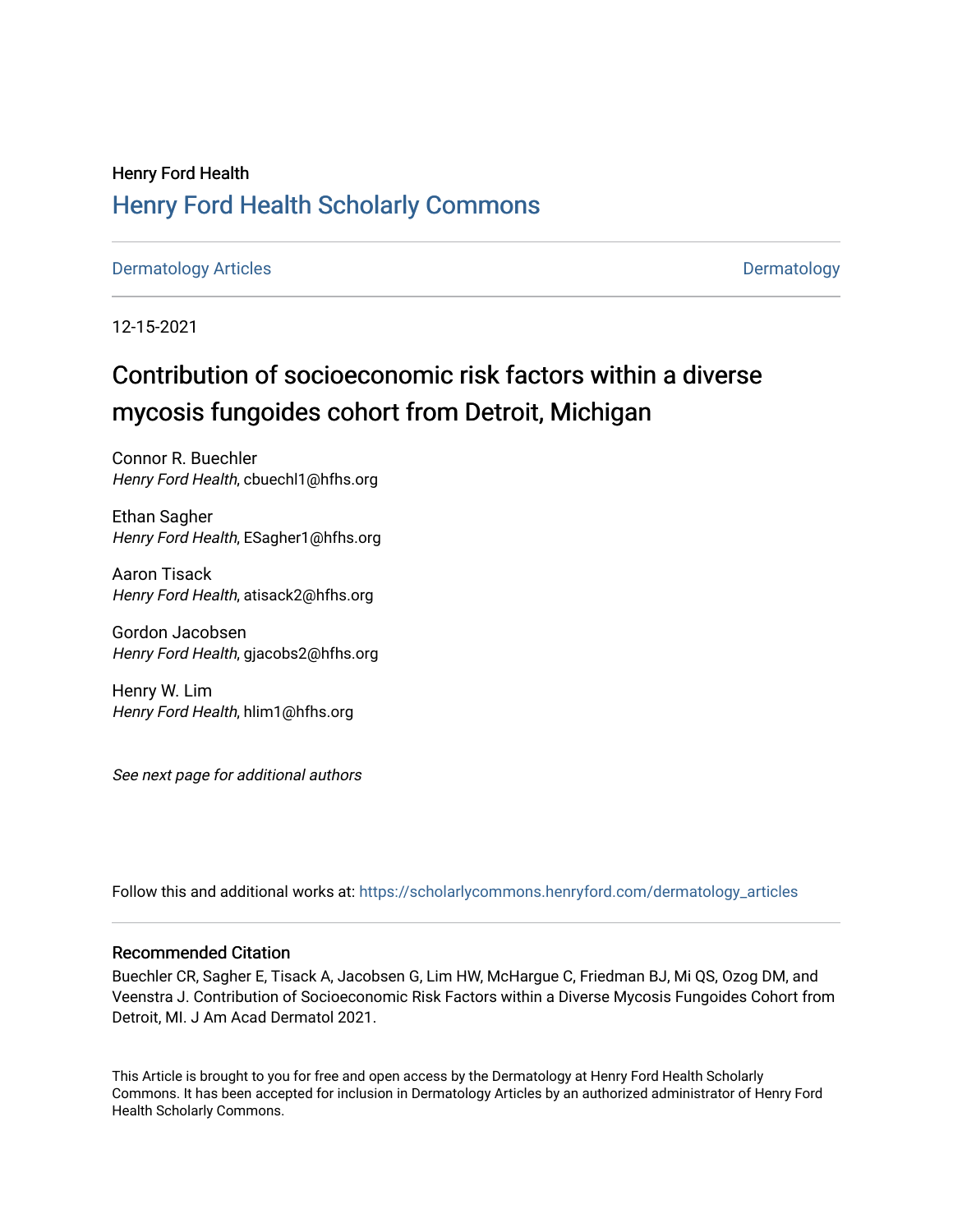## Authors

Connor R. Buechler, Ethan Sagher, Aaron Tisack, Gordon Jacobsen, Henry W. Lim, Chauncey A. McHargue, Ben J. Friedman, Qing-Sheng Mi, David M. Ozog, and Jesse Veenstra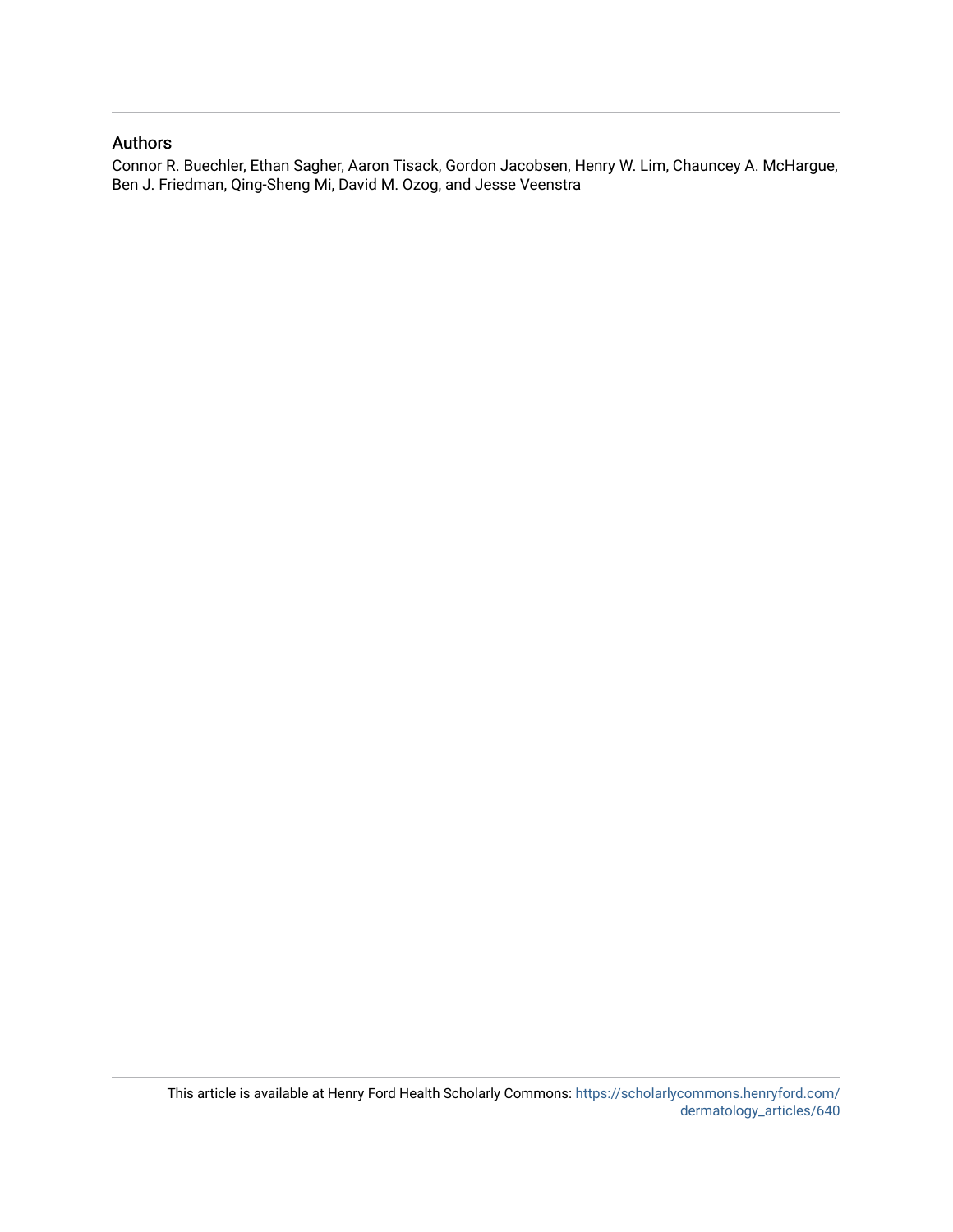## RESEARCH LETTER

### Contribution of socioeconomic risk factors within a diverse mycosis fungoides cohort from Detroit, Michigan

To the Editor: Mycosis fungoides (MF) is the most common form of cutaneous T-cell lymphoma, with Black patients having worse overall and diseasespecific survival than White patients, $\frac{1}{1}$  $\frac{1}{1}$  $\frac{1}{1}$  a fact often attributed to economic factors, $^2$  $^2$  though no data have

#### <span id="page-2-0"></span>Table I. Population-level characteristics

| Characteristic                                                | <b>Value</b>         |  |  |
|---------------------------------------------------------------|----------------------|--|--|
| Age at diagnosis, mean (range)*                               | 55 (7-103)           |  |  |
| Female:male ratio (n:n)                                       | 0.849 (208:232)      |  |  |
| Race/ethnicity, n (%)                                         |                      |  |  |
| White/Caucasian                                               | 221 (50.2)           |  |  |
| Black/African American                                        | 176 (40)             |  |  |
| Hispanic or Latino                                            | 5(1.14)              |  |  |
| Middle Eastern or North African                               | 6(1.36)              |  |  |
| Asian                                                         | 11(2.5)              |  |  |
| American Indian/Alaska Native                                 | 0(0)                 |  |  |
| Native Hawaiian/Pacific Islander                              | 0(0)                 |  |  |
| Other                                                         | 3(0.68)              |  |  |
| Unknown                                                       | 18 (4.09)            |  |  |
| Insurance status, n (%) <sup>†</sup>                          |                      |  |  |
| None                                                          | 12 (2.73)            |  |  |
| Private                                                       | 325 (73.9)           |  |  |
| Medicare                                                      | 254 (57.7)           |  |  |
| Medicaid                                                      | 47 (10.7)            |  |  |
| Other                                                         | 9(2.05)              |  |  |
| Unknown                                                       | 1(0.227)             |  |  |
| Household income, median (range)                              | \$56,212             |  |  |
|                                                               | (\$21,013-\$147,303) |  |  |
| Delay in diagnosis from symptom<br>onset, median <sup>#</sup> | 3-4 years            |  |  |
| Clinical stage at diagnosis, n (%)                            |                      |  |  |
| IA                                                            | 162 (36.8)           |  |  |
| IB                                                            | 136 (30.9)           |  |  |
| <b>IIA</b>                                                    | 3(0.68)              |  |  |
| <b>IIB</b>                                                    | 17 (3.86)            |  |  |
| $IIIA + IIIB$                                                 | 14 (3.18)            |  |  |
| $IVA + IVB$                                                   | 9(2.05)              |  |  |
| Unknown                                                       | 99 (22.5)            |  |  |
| Required escalation of therapy, n $(\%)^{\S}$                 | 239 (54.3)           |  |  |
| Frequency of HFHS dermatology                                 |                      |  |  |
| follow-up, n (%)                                              |                      |  |  |
| No visits to HFHS dermatologist                               | 52 (11.8)            |  |  |
| Routine current                                               | 135 (30.7)           |  |  |
| Sporadic current                                              | 103 (23.4)           |  |  |
| Routine historic                                              | 59 (13.4)            |  |  |
| Sporadic historic                                             | 91 (20.7)            |  |  |
| Comorbidities, n (%)                                          |                      |  |  |
| Heart disease                                                 | 116 (26.4)           |  |  |
| Hypertension                                                  | 273 (62.0)           |  |  |
|                                                               | Continued            |  |  |

#### Table I. Cont'd

| Characteristic                                       | <b>Value</b>    |
|------------------------------------------------------|-----------------|
| Hyperlipidemia                                       | 237 (53.9)      |
| <b>Diabetes</b>                                      | 110 (25.0)      |
| Obesity                                              | 209 (47.5)      |
| Solid tumor cancer <sup>1</sup>                      | 84 (19.1)       |
| Leukemia/lymphoma other than<br>ΜF                   | 19 (4.32)       |
| Other of significance                                | 58 (13.2)       |
| None                                                 | 73 (16.6)       |
| Pathology variant, n (%)                             |                 |
| CD8 predominant                                      | 39 (8.86)       |
| Large cell transformation                            | 24 (5.45)       |
| Hypopigmented                                        | 60 (13.6)       |
| Folliculotropic                                      | 27 (6.14)       |
| LDH at diagnosis, median                             | $<$ 250         |
| CD4:CD8 ratio, mean (range)                          | 4.52 (0.3-98.5) |
| Nodal disease ever present, No. (%)                  | 38 (8.64)       |
| Metastatic visceral disease ever<br>present, No. (%) | 6 (1.36)        |

HFHS, Henry Ford Health System; LDH, lactate dehydrogenase; MF, mycosis fungoides.

\*Mycosis fungoides diagnosis was identified via HFHS Metriq Cancer Registry and Epic SlicerDicer tool and confirmed with either physician documentation or a definitive pathology report in the HFHS electronic medical record from January 1, 2001 to December 31, 2019.

<sup>†</sup>Some patients held more than one insurance type. No private exchanges in Michigan offer medical plans that are also classified as Medicaid.

z Mean time to diagnosis was collected in an ordinal fashion, as follows:  $<$ 3 months, 3-6 months, 7-12 months, 1-2 years, 3-4 years, 5-6 years, 7-8 years, 9-10 years, 11-12 years, 13-14 years, >14 years, Unknown. <sup>§</sup>Defined as need for treatment beyond topical steroids and narrow band UV-B light.

ǁ Regularity of dermatologic care was measured at time of last followup or time of death, and was defined as Current Routine (at least twice per year in past 2 years), Current Sporadic (once per year or less in past 2 years), Historic Routine (at least twice per year > 2 years ago), or Historic Sporadic (once per year or less > 2 years ago).

{ Excludes non-melanoma skin cancer.

yet been published to corroborate this conclusion. Recent work has suggested that socioeconomic factors do not have any role in MF prognosis, with clinical and histopathologic characteristics alone determining outcome.<sup>[3](#page-4-2)</sup> This study aimed to delineate further what factors impact the course of MF among a large, racially and socioeconomically diverse cohort from Detroit, Michigan.

The Henry Ford Health System MF registry, containing 440 patients with MF confirmed via physician note review, was utilized (IRB #13679) [\(Table I\)](#page-2-0). Data regarding diagnosis, treatment, disease course, and demography were collected (Supplemental Table I, available via Mendeley at

#### J AM ACAD DERMATOL **DERMATOL** 2021 1

Downloaded for Anonymous User (n/a) at Henry Ford Hospital / Henry Ford Health System (CS North America) from ClinicalKey.com by Elsevier on February 11, 2022. For personal use only. No other uses without permission. Copyright ©2022. Elsevier Inc. All rights reserved.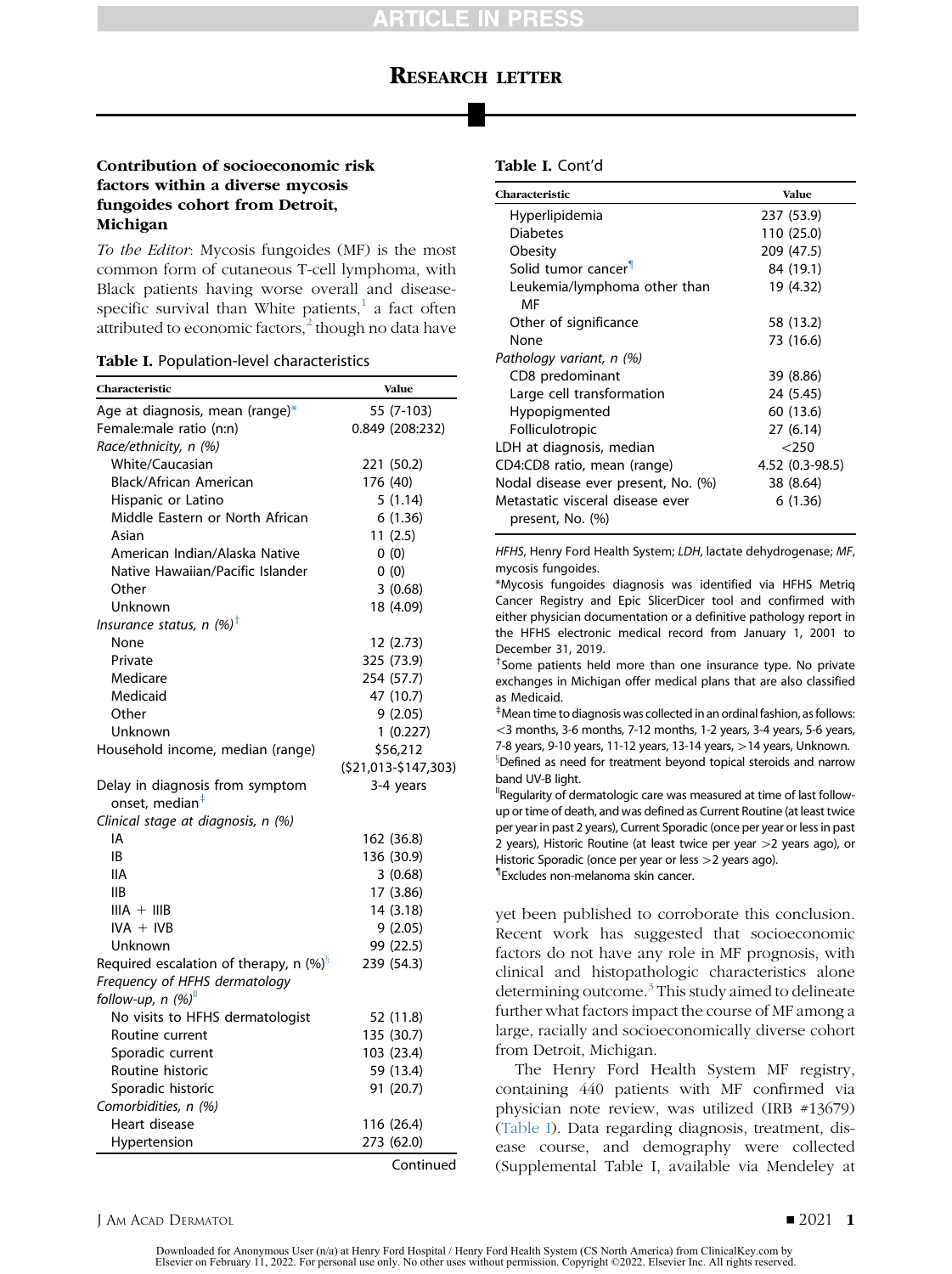## RTICLE IN PRES

#### 2 Research Letter

<span id="page-3-0"></span>

| Table II. Mycosis fungoides regression analysis, HR (95% CI) |  |  |
|--------------------------------------------------------------|--|--|
|--------------------------------------------------------------|--|--|

|                                     | Progression                       |                                   | Disease-specific survival         |                                   | Progression-free survival         |                                   |
|-------------------------------------|-----------------------------------|-----------------------------------|-----------------------------------|-----------------------------------|-----------------------------------|-----------------------------------|
| Variable                            | Univariable                       | Stepwise multivariable            | Univariable                       | Stepwise multivariable            | Univariable                       | Stepwise multivariable            |
| Black race                          | 1.13 (0.69-1.86)                  |                                   | $0.29(0.09-0.87)$ *               | я                                 | $1.01$ $(0.63 - 1.60)$            |                                   |
| Male gender                         | $0.93$ $(0.56 - 1.53)$            |                                   | 1.60 (0.62-4.12)                  | ۹                                 | $0.99$ $(0.62 - 1.57)$            |                                   |
| Diagnosis age                       | 1.01 (1.00-1.03)                  |                                   | $1.07$ $(1.03 - 1.10)^{\ddagger}$ | $1.14(1.06-1.23)^{\ddagger}$      | $1.02$ (1.00-1.04)*               |                                   |
| Private insurance                   | $0.73$ $(0.43 - 1.25)$            |                                   | $0.75(0.28-1.99)$                 | ۹                                 | $0.62$ $(0.38 - 1.01)$            |                                   |
| Medicare insurance                  | 1.19 (0.70-2.02)                  |                                   | 2.69 (0.78-9.32)                  |                                   | 1.20 (0.73-1.97)                  |                                   |
| Medicaid insurance                  | 2.06 (1.07-3.95)*                 | 3.56 $(1.56 - 8.12)^T$            | 1.06 (0.24-4.60)                  |                                   | 2.08 (1.14-3.80)*                 | 3.13 $(1.46 - 6.69)$ <sup>†</sup> |
| Median income in<br>thousands       | 0.99 (0.99-1.00)                  |                                   | 1.00 (0.99-1.02)                  |                                   | 1.00 (0.99-1.01)                  |                                   |
| (by zip code)<br>Heart disease      | 1.47 (0.87-2.48)                  | ٩                                 | 1.32 (0.50-3.53)                  | $\mathbf{u}$                      | $1.62$ (1.00-2.62)*               |                                   |
| Hypertension                        | $0.89(0.53-1.51)$                 |                                   | 1.08 (0.38-3.04)                  |                                   | $0.97(0.59-1.59)$                 |                                   |
| Hyperlipidemia                      | $0.98$ $(0.59-1.62)$              |                                   | $0.47(0.18-1.22)$                 |                                   | $0.89(0.56-1.41)$                 |                                   |
| <b>Diabetes</b>                     | 1.21 (0.71-2.06)                  |                                   | 1.39 (0.53-3.59)                  |                                   | 1.17 (0.71-1.91)                  |                                   |
| Obesity                             | 1.09 (0.66-1.80)                  |                                   | $0.66$ $(0.26 - 1.67)$            |                                   | 1.05 (0.66-1.67)                  |                                   |
| Solid tumor cancer                  | $0.72$ $(0.37-1.41)$              |                                   | 1.90 (0.71-5.06)                  |                                   | $0.90(0.50-1.62)$                 |                                   |
| Leukemia or lymphoma                | 1.23 (0.45-3.40)                  |                                   | 1.00 (0.13-7.58)                  |                                   | 1.04 (0.38-2.85)                  |                                   |
| Regularity of dermatology<br>care   | 1.36 (0.87-2.11)                  | $1.88$ (1.07-3.28)*               | 1.72 (0.73-4.10)                  | 3.78 (1.07-13.35)*                | 1.47 (0.97-2.23)                  | $2.09(1.23 - 3.55)^{\dagger}$     |
| MF stage at diagnosis               | $0.85(0.66-1.09)$                 | $0.50(0.36-0.71)^+$               | $1.53$ $(1.23 - 1.90)^{\ddagger}$ | ۹                                 | 1.02 (0.85-1.22)                  | $0.66$ $(0.52 - 0.84)^+$          |
| LDH at diagnosis $\geq$ 250         | $0.91(0.34-2.41)$                 | NC.                               | 1.37 (0.37-5.11)                  | NC                                | 1.06 (0.45-2.46)                  | NC                                |
| Required MF hospitalization         | 4.16 $(2.28 - 7.62)^+$            | $3.77(1.48-9.59)$                 | 59.18 (17.06-205.32) <sup>+</sup> | 70.44 (10.63-466.84) <sup>+</sup> | 6.32 $(3.79-10.53)^T$             | 3.35 $(1.46 - 7.72)$              |
| MF treatment escalated              | 3.04 $(1.49 - 6.18)$ <sup>†</sup> | 3.82 $(1.61 - 9.04)$ <sup>†</sup> | 8.03 (1.06-60.65)                 | я                                 | 3.19 $(1.63 - 6.24)^{\dagger}$    | 2.88 (1.27-6.52)*                 |
| $CD4$ :CD8 ratio $>10$              | 2.17 (0.86-5.50)                  | <b>NC</b>                         | 4.01 (1.12-14.34)                 | <b>NC</b>                         | 3.06 $(1.44 - 6.49)$ <sup>†</sup> | NC                                |
| $\geq$ 1000 $\mu$ L Sézary cells    | 4.54 $(1.96 - 10.51)^{\ddagger}$  | NC                                | $14.87$ (3.49-63.36) <sup>‡</sup> | <b>NC</b>                         | 5.69 $(2.63 - 12.29)^+$           | NC                                |
| $CD4^+$ $CD26^- \geq 30\%$          | 1.14 (0.34-3.84)                  | <b>NC</b>                         | $12.54$ (3.29-47.48) <sup>‡</sup> | <b>NC</b>                         | 3.01 $(1.33 - 6.81)$ <sup>†</sup> | <b>NC</b>                         |
| $CD4^+$ CD7 $\geq 40\%$             | 1.99 (0.47-8.45)                  | <b>NC</b>                         | 22.34 (5.72-87.24) <sup>‡</sup>   | <b>NC</b>                         | 5.54 $(2.24 - 13.66)^+$           | <b>NC</b>                         |
| CD8 predominant<br>pathology        | $0.29(0.04-2.12)$                 | ۹                                 | $1.61(0.21-12.57)$                | Ш                                 | $0.52$ $(0.13 - 2.15)$            | ۹                                 |
| Large cell transformation           | 3.56 $(1.69 - 7.52)^+$            | 3.51 $(1.44 - 8.52)^{\dagger}$    | 2.88 (0.66-12.61)                 | ۹                                 | 3.49 $(1.73 - 7.05)^+$            | ۹                                 |
| Positive TCR skin<br>rearrangement  | 1.47 (0.75-2.90)                  | NC                                | 6.34 (0.82-48.76)                 | NC                                | 1.60 (0.84-3.04)                  | NC                                |
| Positive TCR blood<br>rearrangement | $0.96$ $(0.48-1.92)$              | <b>NC</b>                         | 4.05 (0.86-19.11)                 | <b>NC</b>                         | 1.08 (0.56-2.08)                  | NC                                |
| Hypopigmented variant               | $0.49(0.20-1.22)$                 | ۹                                 |                                   |                                   | 0.42 (0.17-1.03)                  |                                   |
| Folliculotropic variant             | $1.14(0.41-3.14)$                 |                                   | $0.96(0.13 - 7.23)$               |                                   | 1.23                              |                                   |
| Nodal disease present               | 5.60 $(3.13 - 10.01)^{\ddagger}$  | $2.87$ (1.16-7.07)*               | $17.20(6.72 - 44.02)^+$           | 51.53 (4.54-584.80) <sup>†</sup>  | $6.68^+$                          | 4.93 $(2.31-10.52)^+$             |
| Visceral disease present            | $5.90(2.13 - 16.35)^+$            |                                   | $18.28$ (5.98-55.88) <sup>‡</sup> |                                   | $7.67$ <sup>+</sup>               |                                   |
| Years from onset to<br>diagnosis    | $0.93$ (0.88-0.98)*               | $0.91(0.85-0.98)$                 | $0.75(0.58-0.99)$ *               |                                   | $0.87*$                           | $0.83$ $(0.73 - 0.95)$            |

HR, Hazard ratio; LDH, lactate dehydrogenase; MF, mycosis fungoides; NC, Non-Calculable due to missing status in at least 25% of the study patients; TCR, T-cell receptor.

Disease-specific survival was calculated from diagnostic biopsy to either death or most recent mycosis fungoides (MF) specialist follow-up (dermatology, oncology, radiation oncology). Progression-free survival was calculated from diagnostic biopsy to the first documented progression in disease stage or death; or, for those without documented progression, the most recent MF specialist follow-up. All variables evaluated with univariable analysis were applied to the stepwise multivariable Cox regression modeling except those with a missing status in at least 25% of the study patients (lactate dehydrogenase at diagnosis >250, CD4:CD8 ratio >10, >1000  $\mu$ L Sézary cells, CD4<sup>+</sup> CD26<sup>-</sup>  $>$ 30%, CD4<sup>+</sup> CD7 $>$  40%, positive T-cell receptor skin rearrangement, and positive T-cell receptor blood rearrangement). Insurance categories were included as yes/no variables in the Cox regression modeling, and patients were allowed to hold multiple insurance types. HR > 1 indicates shorter progression-free time, disease-specific survival, or progression-free survival. HR < 1 indicates longer progression-free time, disease-specific survival, or progression-free survival. Statistically significant values are in bold.

$$
^{\ast P}_{P} < .05.
$$
  

$$
^{\dagger}P < .01.
$$

 $^{\ddagger}P < .001.$ 

 $^{\rm 3}$ The hypopigmented variant could not be applied to the univariable Cox regression analysis because MF-specific death did not occur in any patients with hypopigmented MF.

<sup>ii</sup>For MF-specific death, the CD8 predominant pathology, hypopigmented and folliculotropic variants, could not be applied to the stepwise modeling as none of the modeled patients with those conditions had MF-specific death. The Medicaid insurance and heart disease variables were too unstable to participate in the stepwise modeling due to the limited number of MF-specific deaths among the modeled patients with these variables.

IValues did not add a significant amount of predictability to the model.